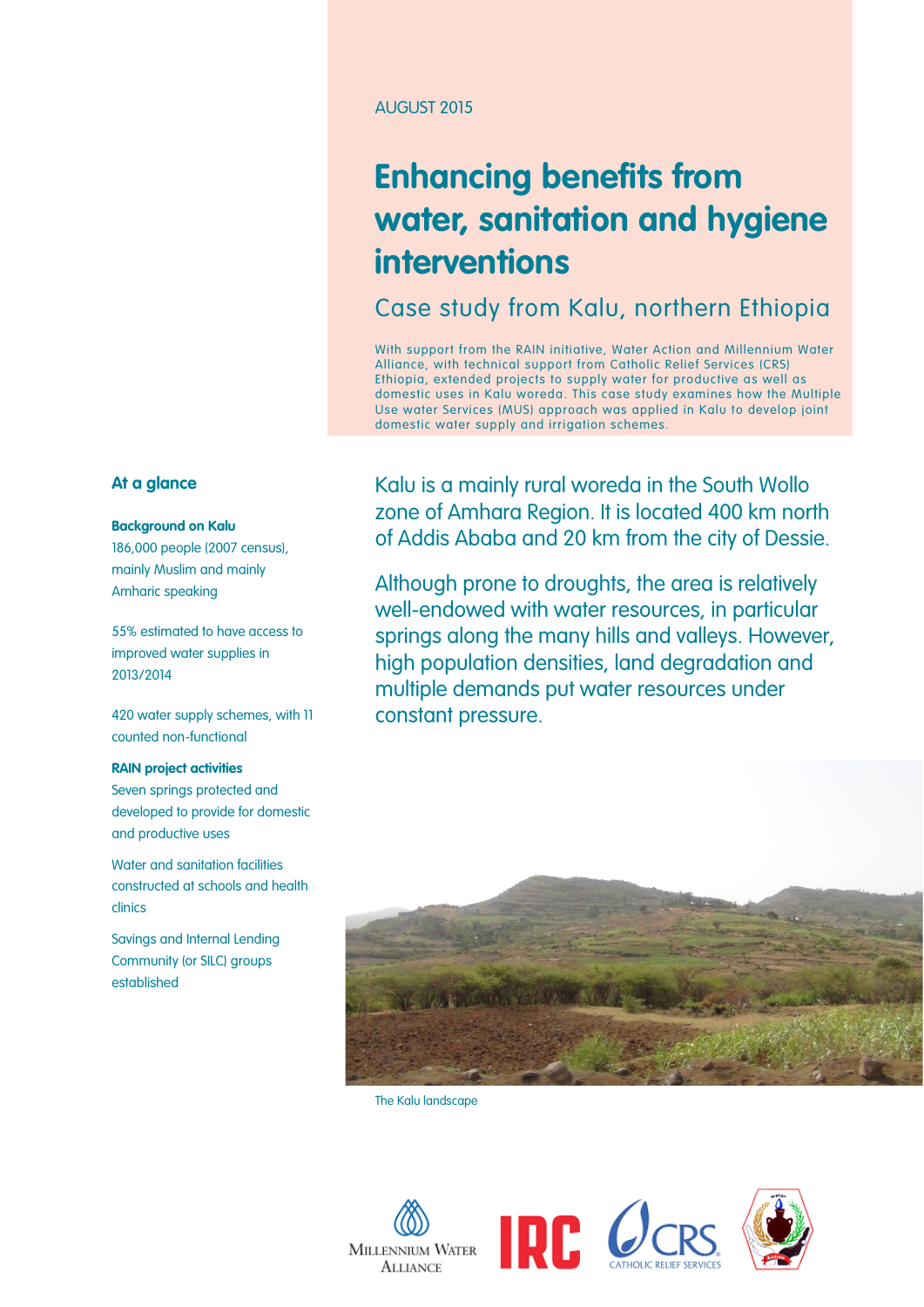## **Water development in Kalu**

In mid-2014, coverage with improved water supplies<sup>[1](#page-1-0)</sup> was 55% in Kalu according to the Woreda Water and Energy Office<sup>[2](#page-1-1)</sup>. Most of the  $420$ communal water supply facilities in the woreda (of which 409 are functional) are springs. There are currently some 334 developed springs, 66 working hand-dug wells with hand pumps, and 9 deep wells mainly serving the urban areas<sup>[3](#page-1-2)</sup>.

The woreda has a substantial ongoing domestic water supply programme. It allocated over 2.5 million Ethiopian Birr (ETB) (US\$ 130,000) in the Ethiopian year 2006 (2013/2014 in the Gregorian calendar) towards the development of 57 community water supply schemes. About 30,000 people were reached with improved water supplies during that year. Most of this investment was capital expenditure on new schemes. The woreda invests about 17% of its water budget in recurrent expenditures (salaries and office costs etc.).

In trying to provide access to all residents, the main water supply challenges the woreda faces are reduced spring flows and low water availability during the dry season; lack of budget for maintenance; limited follow-up to schemes and WASH committee (WASHCo) training; and a weak sense of ownership by communities.

Irrigation is also a major focus. The woreda government's intention was to develop 6,646 hectares of irrigated land in the Ethiopian year 2006. 94% was reportedly achieved. There are now over 600 different irrigators with pumps in the woreda. Most pumps were distributed by NGOs, the government or bought by individual farmers. The woreda's Agriculture Office is currently supplying diesel-driven engine pumps imported from China to farmers.

As Box 1 shows, when people have the opportunity and choice they will find ways to use water for multiple uses, including income generation.



<span id="page-1-2"></span><sup>3</sup> Kalu woreda has 30 rural and 4 urban kebeles. A woreda is equivalent to a district and a kebele is a ward or sub-district.

 $\overline{a}$ 

<sup>&</sup>lt;sup>1</sup> A protected source within 1.5 km

<span id="page-1-1"></span><span id="page-1-0"></span><sup>2</sup> Coverage was 43% in 2010/2011 according to the national WASH inventory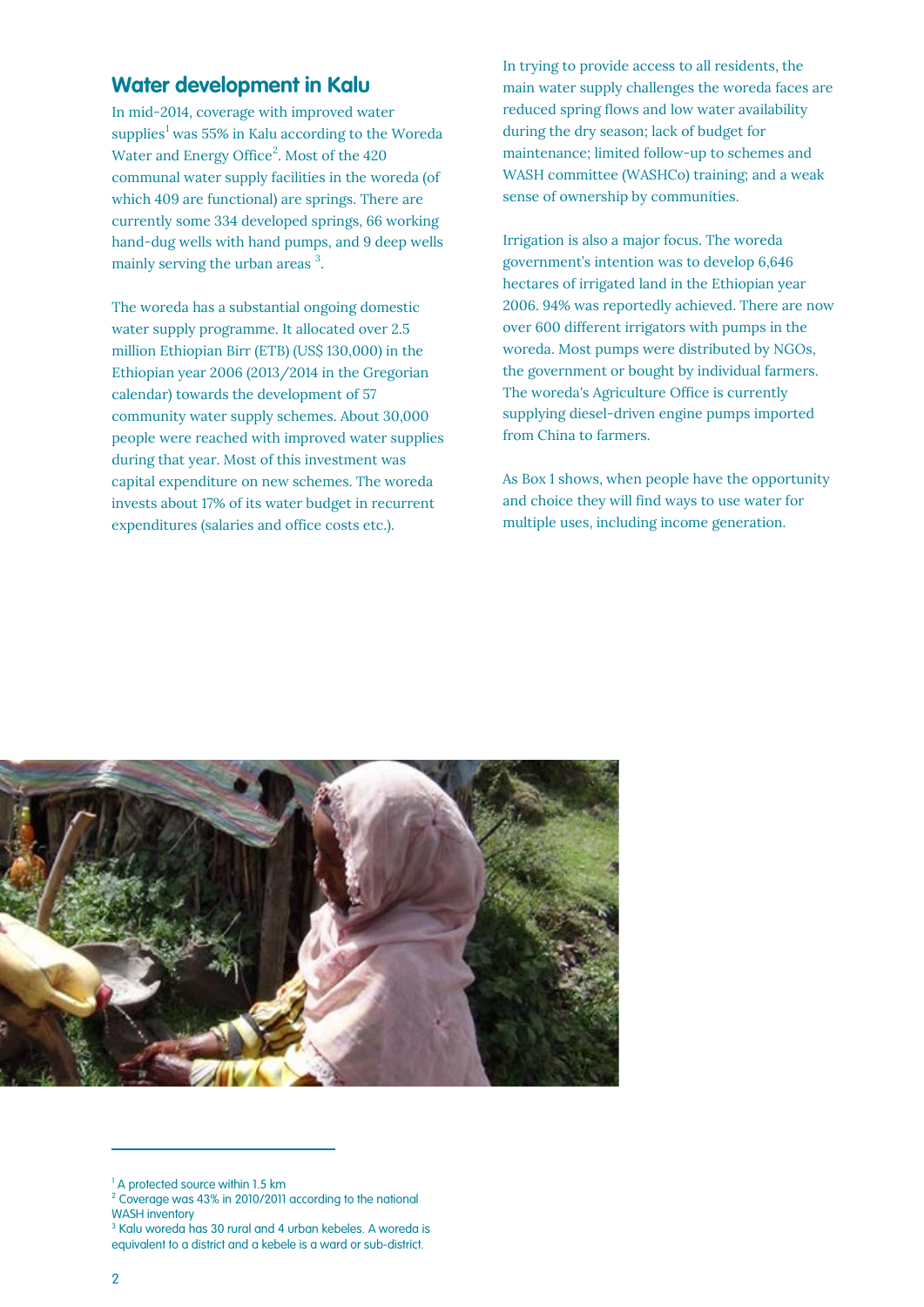#### **BOX 1** FROM SPRING TO PLATE

Mr. Mohammad Seyid Kemal lives with his wife and children in Adame kebele. They live off the land. Mr. Mohammad is in the fortunate position of having a small spring on his property which he has developed for multiple uses.

On his own initiative and with his labour, he spent eight days capping the spring. He also bought a hose costing ETB 1,600 (US\$ 78) to convey water from the spring to his fields for irrigating crops like onions, cabbages, potatoes, and apple seedlings. The family now makes ETB 6,000 (US\$ 290) per year just from the sale of potatoes and onions. Water conveyed to the house is used for domestic purposes such as drinking, cooking, and washing.



**Integrated interventions**

Integrated water interventions are critical in Kalu given the woreda's twin objectives of improving community water supply and water for agricultural production. Springs and the streams flowing from them are widely used for multiple purposes including for domestic, irrigation and livestock.

Catholic Relief Services (CRS), with local partner Water Action, works in Kalu to improve health and livelihoods. These partners have worked together on adapting an integrated water resources management approach that gives attention to multiple uses $4$ .

CRS and Water Action applied the RAIN support mainly in Adame kebele, where they developed seven spring schemes and trained WASHCos to manage them. Other interventions included improving water and sanitation facilities at schools and health clinics and setting up Savings and Internal Lending Community (or SILC) groups.



Mr. Mohammad and his spring

## **Damote: supporting negotiations**

In Adame kebele, the productive Damote Karsa spring with a design discharge of 6 l/s was under development through the RAIN project at the time of the IRC visit. The original plan here was to use the capped spring water for domestic use through a piped scheme and public water points. However, farmers who were using the spring for irrigation resisted the project, fearing it would reduce their share of the water. The project adjusted its approach to support negotiations to develop the water scheme for multiple uses, emphasizing the creation of mutual understanding between the different user groups.



Fetching water at Damote Karsa spring

 $\overline{a}$ 

<span id="page-2-0"></span><sup>&</sup>lt;sup>4</sup> A short film profiling this approach has been produced see further information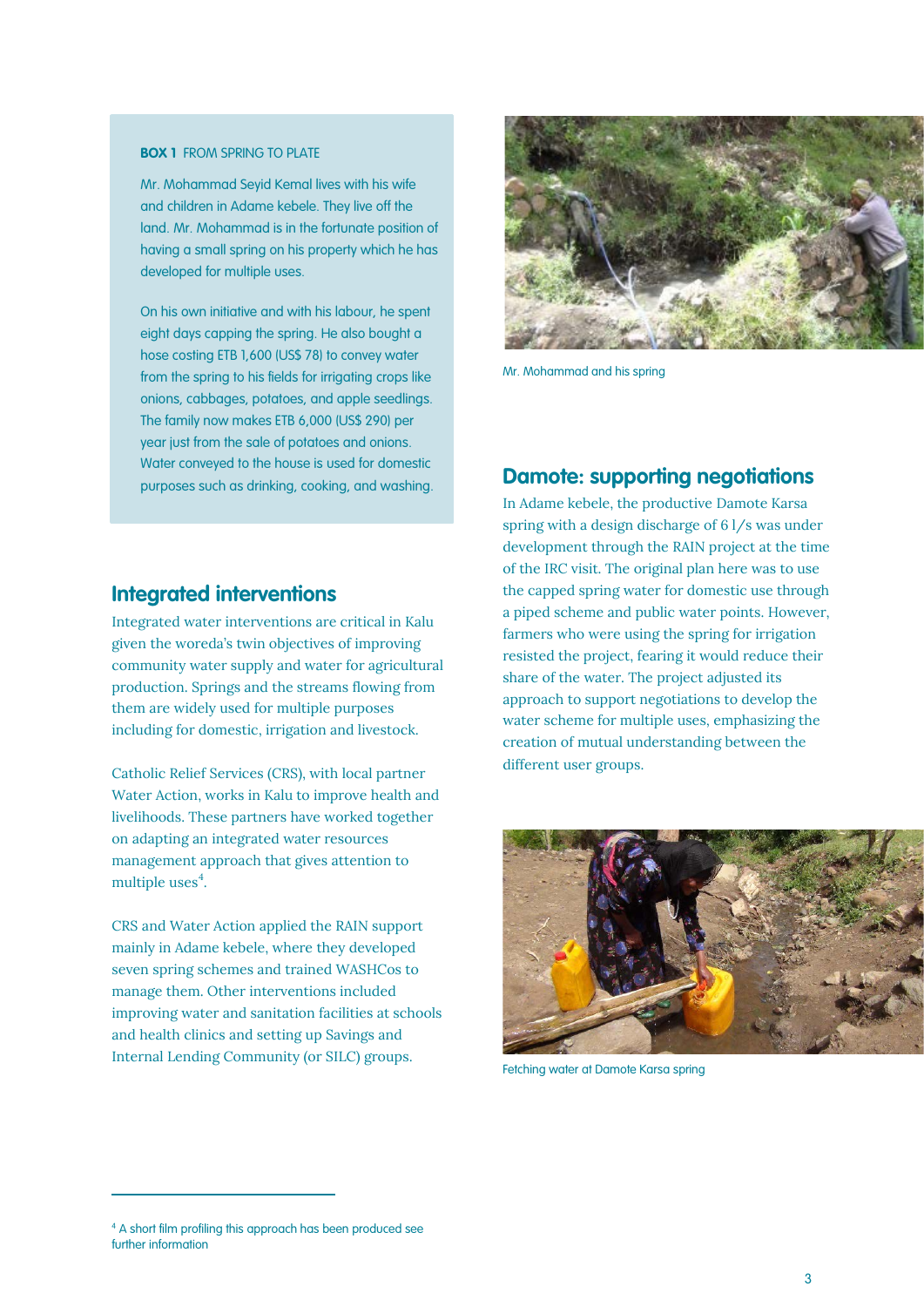# **Adame and Mukale: winners and losers in water development**

The challenges in developing limited water resources for multiple uses and different user groups are illustrated by experiences from the neighbouring kebeles of Mukale and Adame. In 2004, a spring in Mukale was developed by the NGO Concern International to supply water to a health clinic in Fultolo in Adame. The spring, which discharged about 1.5 l/s, was developed to supply water through a water point with two taps, a washing basin, a cattle trough and to pipe water to the Fultolo Health Clinic.





Fultolo water supply scheme

The use of irrigation near the spring by 10 households had been halted during the initial construction of the system as water was diverted downstream for domestic use. This created a conflict between the irrigators from Mukale and the mostly domestic water users from Fultolo.

Under the RAIN project, the system, which had deteriorated over time, was rehabilitated and extended in 2013. An additional three water points were constructed in Fultolo to serve 275 households in addition to the 40 households already served by the existing water point. A WASHCo was established to manage these three new water points.

During a field visit in July 2014, the three new water points were found to be clean, functional and providing good water service to the 275 households in Fultolo. The old water point had not yet been fitted with a proper tap and water was flowing freely from it. The running water was being used for washing clothes and fetching water.

The example illustrates the need for taking into account the population's multiple uses of water in the design of water schemes and understanding impacts at a catchment scale. Unless consensus is reached among the water users of the two kebeles (Adame and Mukale kebeles), particularly those who had been using the spring for irrigation before it was capped, conflicts between water users may affect the sustainability of the project.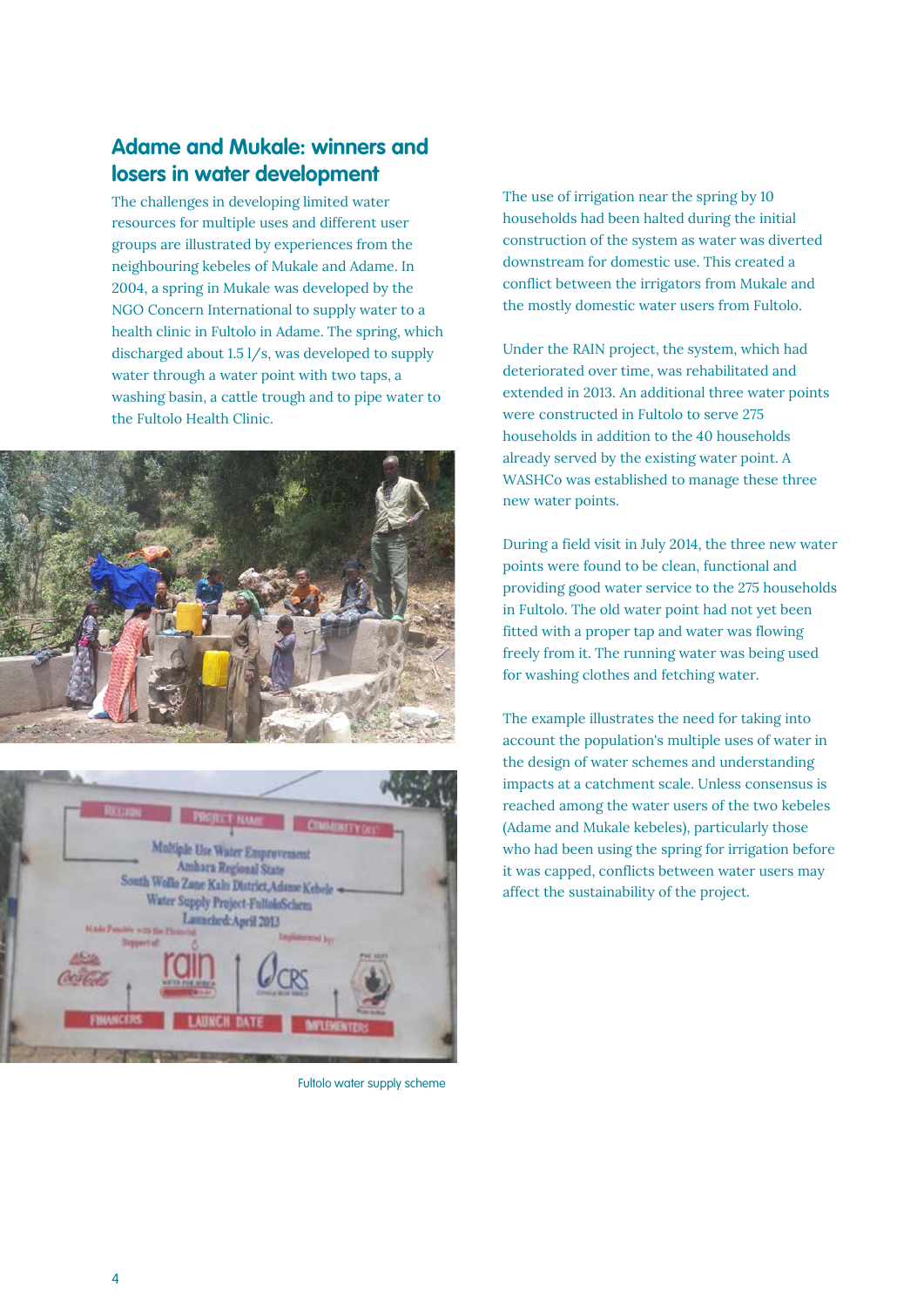# Conclusions and recommendations

- IRC found that water was often used for multiple uses in the Millennium Water Alliance-Ethiopia Programme (MWA-EP) areas in Kalu. Multiple uses were common in both household and community water schemes. Planned government and donor supported community projects have to step into a complex reality in which water resources are scarce, seasonally variable, and contested between different uses and user groups.
- Under the RAIN initiative, special attention was given to MUS and negotiating solutions between different user groups. The experience underscored the need to invest in collecting good information on water supply and demand, supporting negotiations between different communities and balancing the trade-offs between larger schemes designed for a single use covering greater areas (i.e. mainly domestic use) versus smaller schemes serving multiple uses<sup>[5](#page-4-0)</sup>.
- There is a policy gap on how to best plan local water developments for multiple uses. While national policy is clear in providing priority to domestic water supply over livestock and irrigation water, implementation of this policy is hampered by limited local information available on water supply and demands and guidelines on the question of scale. Taking the example of springs in Kalu, over what distance should the priority of domestic water uses extend? Where such springs are used for single use they might serve more people further away (as is the case in Futolo) than if they are developed locally for multiple uses including irrigation. Such issues need to be resolved through local negotiations which require considerable facilitation and support.
- Within the domestic water supply sector, national level stakeholders have generally become more aware of MUS and it is starting to enter the sector lexicon. While much work remains at the local level, the Kalu cases indicate that the pioneering initiatives of CRS and Water Action under the RAIN project have contributed to advancing MUS understanding and practice.

 $\overline{a}$ 

<span id="page-4-0"></span><sup>5</sup> Future interventions might consider using practical water accounting and auditing approaches such as those developed by FAO [forthcoming]